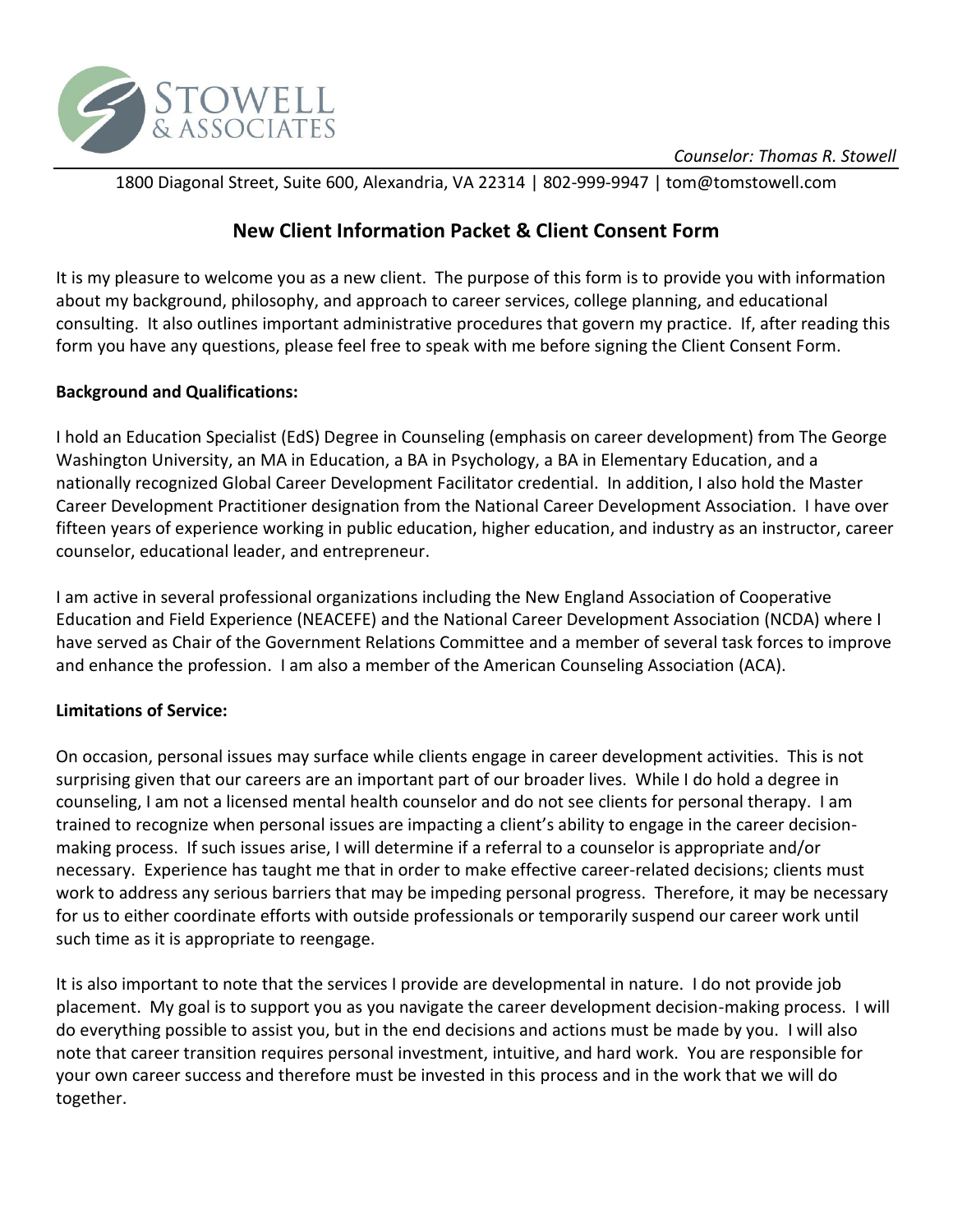#### **Overview of Services:**

*Career Management:*My clients include new professionals seeking a first job, career changers looking for more meaningful employment, students looking for direction, experienced professionals looking to land a promotion or transition to a new career, executives, former government officials, and many others. I offer a wide variety of career services to my clients including but not limited to:

- ◆ Career Exploration
- Career and Interest Assessment (e.g. Strong Interest Inventory™, etc.).
- ◆ Job Search Coaching
- ◆ Professional Networking
- Long-term Career Management
- ◆ Résumé and Cover Letter Development
- ◆ Interview Preparation
- Guidance Related to Career and Workplace Issues

My approach to providing career services is developmental in nature and utilizes best practice in career development; encompassing all aspects of our lives including the impact work has on our relationships, home lives, family commitments, financial stability, leisure activities, and our overall well-being. Beginning with our initial appointment, I will seek to best understand how all of these elements interact in your particular situation so that I can provide appropriate services.

## **Fees for Service**:

Please see the attached Pricing for Career Management Services sheet which clearly outlines my fees for basic services. For one-on-one appointments, my flat fee is \$150.00 for a 50 minute individual appointment. The fee covers my preparation for the session, as well as the actual session itself.

We may also determine that, at times, our work together may be conducted via telephone or Skype. In these cases, conversations are prorated based on my regular fee based on the chart below:

Between 31 and 50 minutes: \$150.00 Between 16 and 30 minutes: \$75.00 Between 10 and 15 minutes: \$ 37.50 Quick Check-ins of less than ten minutes are not charged.

Fees for telephone conversations will be calculated and timed by me. I will indicate when the billable time begins and ends. I will provide you with the accumulated time for your records. You will be billed for each telephone call and the fee should be paid either prior to or at our next appointment.

## *Additional Fees:*

Research: As noted elsewhere in this document, I believe that clients make the most progress when they drive their own career decisions. From time to time, clients may request that I conduct research, develop materials, or provide them with information that may assist in the career decision-making process. In these cases, you will be billed for the time it takes to complete the project at the rate noted on the attached pricing sheet.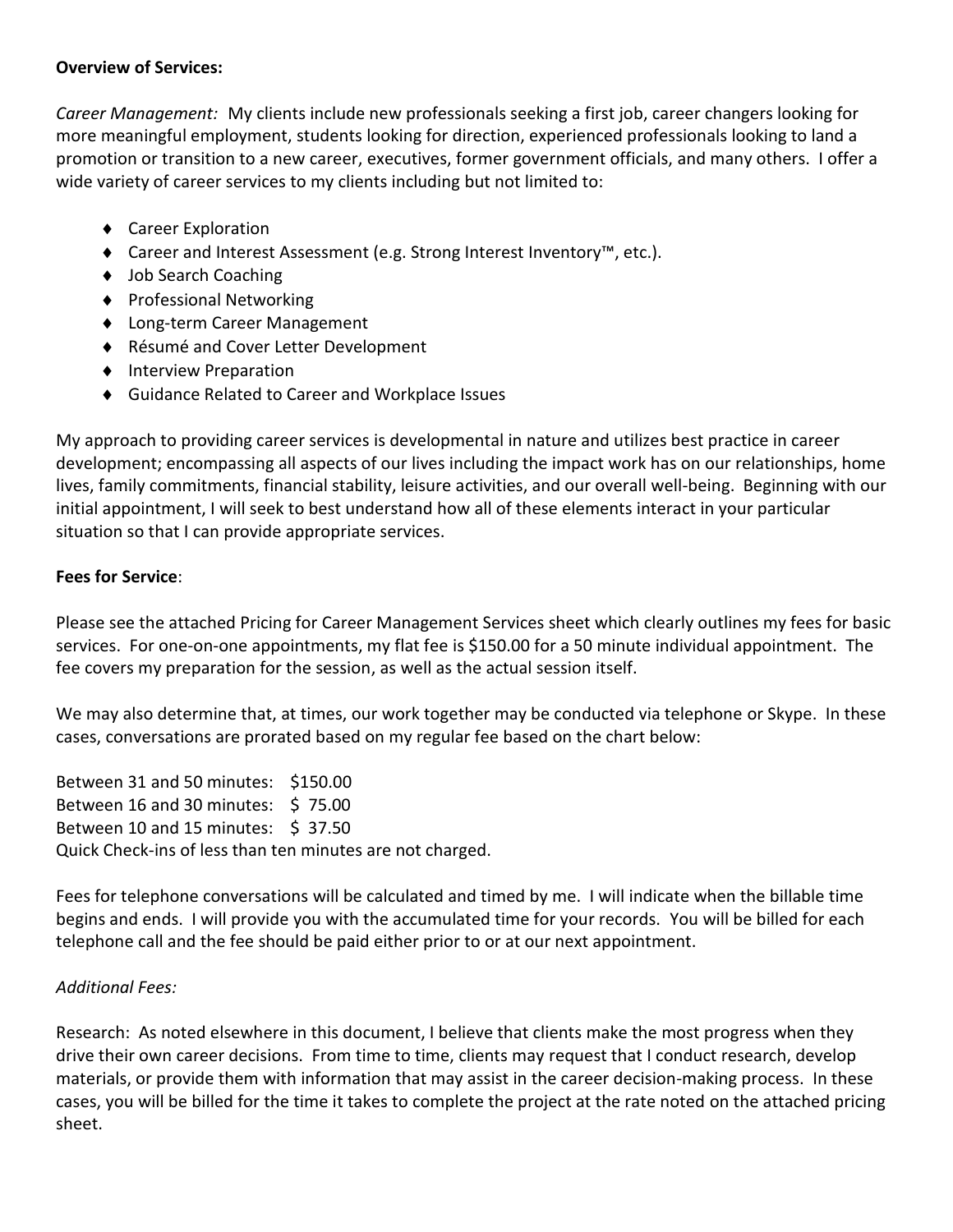Fees for returned checks will be passed along to the client at the bank rate. In addition, should a client be more than 30 days past due, I reserve the right to discontinue sessions until the financial obligation is satisfied.

Payment is due at the time of the session and can be paid by check, cash, or credit card.

## **Appointment and Cancellation Policy:**

If you must cancel an appointment, I will ask that you do so no fewer than 24 hours in advance of the appointment. Any appointment not cancelled within the 24 hour window will be billed at the regular rate and will be due upon receipt or at our next appointment; whichever comes first. After our first appointment, I will provide you with an appointment card as a reminder of our next meeting time. I do not provide any other reminders such as telephone calls or e-mails. Any missed appointments are billed at the regular rate and will be due upon receipt or at our next appointment; whichever comes first.

## **Communication Policy:**

At least initially, I prefer not to conduct career counseling consultations via e-mail. If an issue arises that you would like to discuss with me between our scheduled appointments, I welcome your telephone call. Please note, however, that due to the nature of my professional commitments, you will likely reach my voicemail. I ask that you leave me a detailed message that includes a description of the issue that you would like to discuss. I reserve time in my daily schedule to return telephone calls between 5:30 and 8:30 in the evening, so please provide me with a telephone number where I can reach you during those times. In all cases, I make every effort to return your call as soon as possible and most certainly within 24 hours of receiving your message.

## **Policy Statement on Ethical Conduct, Confidentiality, and Records:**

As a practitioner, I adhere to the ethical guidelines of the National Career Development Association, the American Counseling Association, and by the laws and statutes of the United States and the Commonwealth of Virginia.

When you contact me to set up an appointment I automatically establish a client file for you. All pertinent material related to our work together will be kept in your file which you have the right to review upon request. Everything that we discuss will remain confidential except in emergency situations, where required by law.

I am happy to share our work with an outside agency, professional, or family member, but will only do so after you provide me with a written release. Similarly, if during the course of our work together it becomes necessary for me to refer you to another professional (financial planner, mental health counselor, etc.), I will ask you for written permission to share your name, contact information, and any other relevant information with that professional.

Finally, while I make every effort to safeguard your privacy and information, legally and/or ethically, it may be necessary for me to break confidentially. Under normal circumstances, we will be able to discuss the reason that I must break confidentiality; however, I cannot guarantee it.

## **Other General Information:**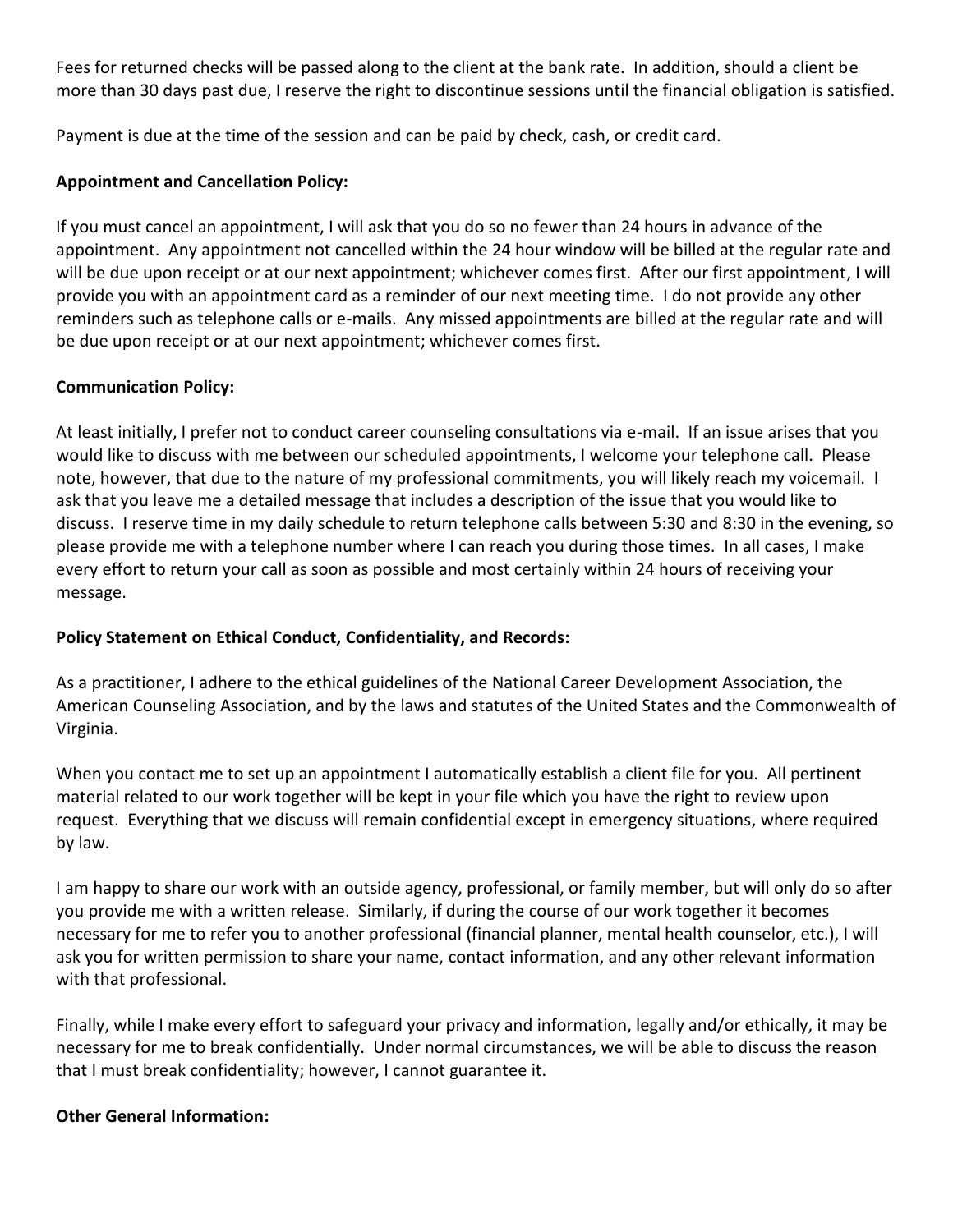I try to cultivate a comfortable and professional environment for our work together, so please feel free to let me know if you require any specific accommodations. Our first meeting will be a general information session and serves two purposes. First, it is a time for you to share with me what prompted you to seek my services. You should also feel free to ask me questions at this time. Second, it provides me the opportunity to review the New Client Information Sheet and Informed Consent Form with you.

At the conclusion of our first meeting, I'll look to you to let me know whether or not you would like to begin a professional relationship. If so, we will set-up a follow-up appointment and discuss next steps. It is important that you come to each session prepared by having completed activities that we discuss in the previous sessions.

## **Schedule and Availability:**

By design, the practice is small to ensure that our counselors can provide high-quality service to all our clients. Stowell and Associates offers appointments during the day, in the evening, and over the weekends. I will always communicate to you in advance when my personal or professional commitments may require me to be away from the DC area for a conference or vacation. Typically, I do not offer appointments either the day before or after a major holiday. That said, I can always be reached by telephone if something urgent should surface.

## **Additional Affiliations:**

As a matter of full disclosure, it is important to note that, in addition to my private practice, I hold a faculty appointment as a Lecturer in Counseling in the Department of Counseling/Human and Organizational Studies in the Graduate School of Education and Human Development at The George Washington University. I also consult with a variety of organizations and will share with you right away if there is a potential conflict of interest.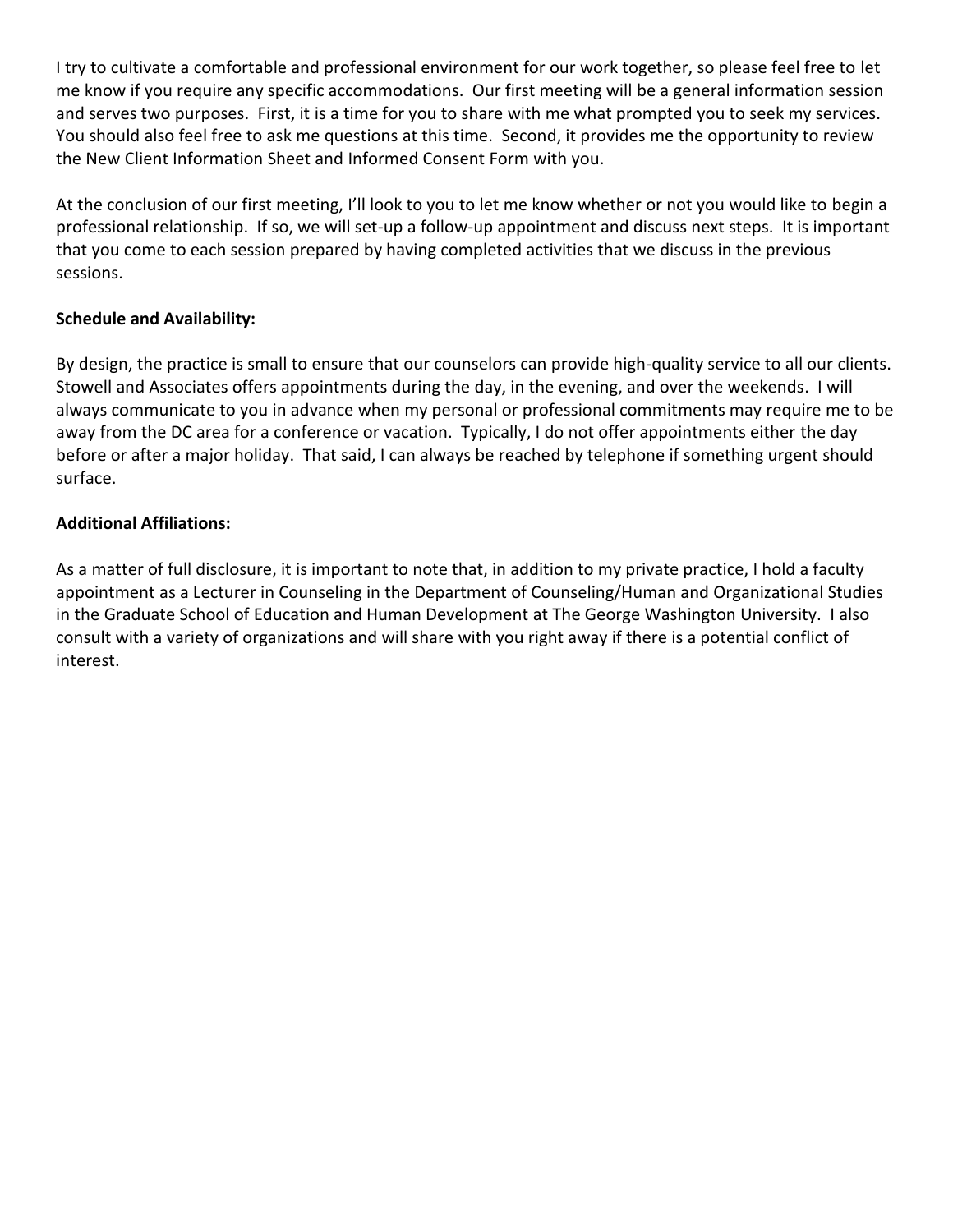#### **INFORMED CONSENT**

By signing below, I acknowledge that I have received a copy of the New Client Information Packet and that I agree to abide by the policies and procedures outlined within. I have also reviewed the practitioner's credentials and understand the scope of services that are able to be performed. Finally, by signing below, I consent to our work together and agree to pay for services I initiate.

| <b>Client Name</b>               | Signature | Date |
|----------------------------------|-----------|------|
| Stowell and Associates Counselor | Date      |      |